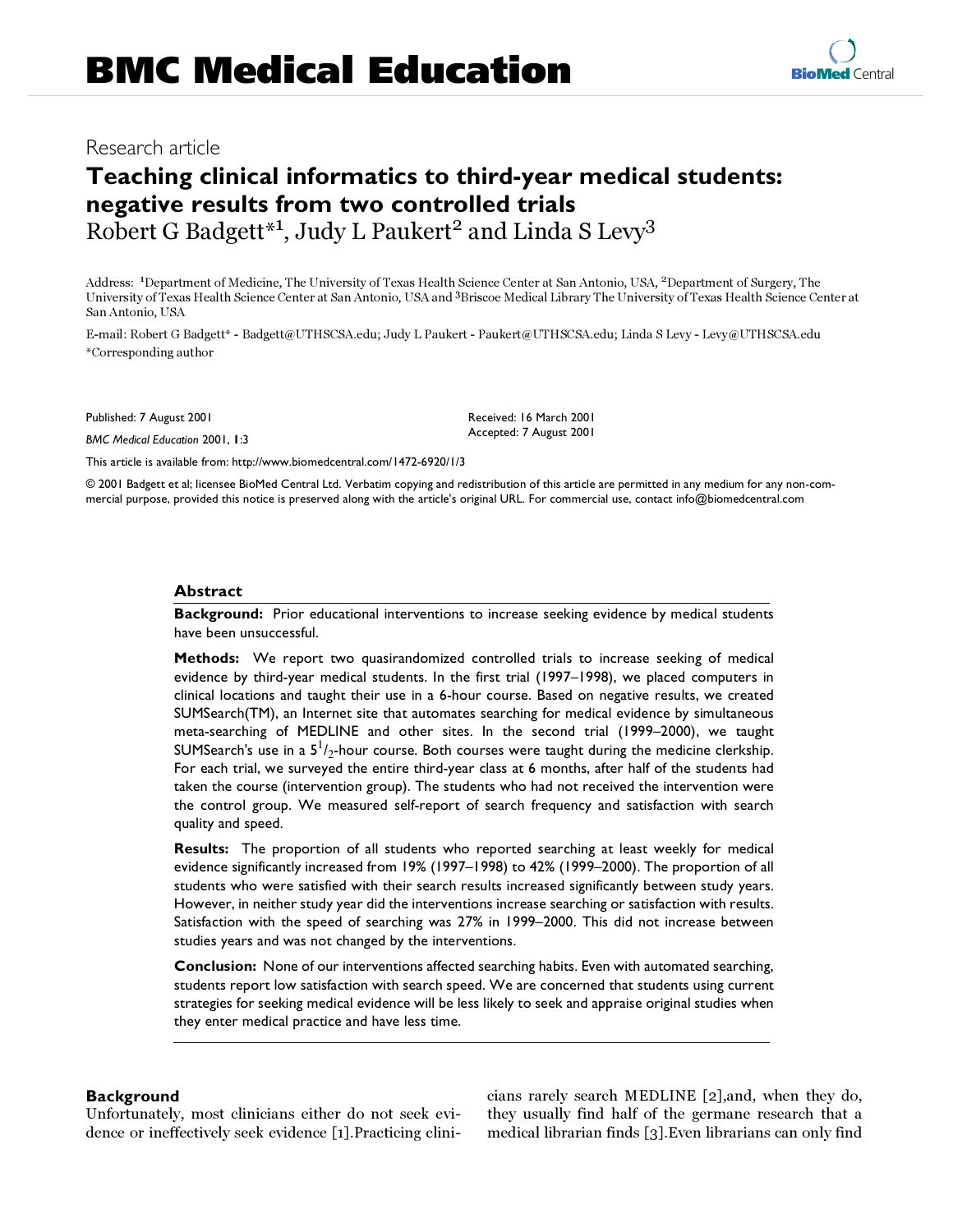evidence to answer half of the questions posed [[4](#page-5-3)].As a result, many clinicians are "practicing with less than has been proved"[[5\]](#page-5-4).

To encourage evidence-seeking, students have been taught critical appraisal of medical research. Regardless of the instructional format (such as "Journal Club"), research has demonstrated that this instruction does not increase medical students' actual use of literature[\[6](#page-5-5)[,7](#page-5-6)].

[We hypothesized that we could increase students' fre](http://SUMSearch.UTHSCSA.edu)quency of searching for evidence by focusing on how to find evidence, as well as how to appraise it. We conducted two controlled trials to test this hypothesis. In the first trial, we taught students in the intervention group how to search for evidence as well as how to appraise evidence. Prior to the second trial, we created an Internet site, SUMSearch ( [http://SUMSearch.UTHSCSA.edu] ) [[8\]](#page-6-0),to automate finding evidence. We taught how to appraise evidence and how to use SUMSearch to students in the intervention group. Results were measured with questionnaires at the end of the study periods.

## **Materials and methods** *Subjects*

Subjects were third-year medical students at The University of Texas Health Science Center at San Antonio. During the medicine clerkship, we taught the students how to find and appraise medical evidence. We performed two quasirandomized controlled studies (1997–1998 and 199[9–2000\). For each trial, we surveyed the entire class](http://SUMSearch.UTHSCSA.edu) of approximately 200 third-year medical students at 6 months, after approximately half of the class had taken the course (intervention group). The remaining students comprised the control group.

Group assignment occurred in a quasirandomized manner. At our institution students place themselves into 16 groups of 10 to12 members. The Dean's Office combines these 16 groups into 8 larger groups in order to achieve similar distributions of gender, ethnicity, and academic performance. The Dean's office randomly assigns medical students to a sequence of rotations. A student from each group draws from a bowl a number that indicates the order of clerkship rotations.

### *Interventions*

### *1997–1998 Trial*

<span id="page-1-1"></span>We made four computers available to all students in key clinical locations. Each computer provided the following software compatible with Microsoft Windows®: Scientific American Textbook of Medicine®, the Cochrane Library®, and Best Evidence®. MEDLINE was accessible with  $\rm OVID^{(8)}$  Windows<sup>(8)</sup> Client, which was customized with search filters [[9](#page-6-1)]. The Internet access encouraged

|           |       | <b>Finding medical evidence</b>           |                                                         |                                              |                                        |     |                                                                      |      | $\boldsymbol{\mathsf{x}}$ |
|-----------|-------|-------------------------------------------|---------------------------------------------------------|----------------------------------------------|----------------------------------------|-----|----------------------------------------------------------------------|------|---------------------------|
| Internet  | Email | Handouts                                  | <b>Briscoe Catalogue</b>                                | Physical Exam                                | Formulas                               | Fun | Comments/Feedback                                                    | Help |                           |
|           |       |                                           | information that has not been recently researched? Try: |                                              |                                        |     | Do you have a 'background' question or do you seek old               |      |                           |
| Textbooks |       |                                           | Drug<br>references                                      |                                              | <b>Clinical Practice</b><br>Guidelines |     | Fulltext review<br>articles from<br><b>MEDLINE</b>                   |      |                           |
|           |       |                                           |                                                         | recently researched evidence? Try:           |                                        |     | Do you have a 'foreground' question or do your seek more             |      |                           |
|           |       | Systematic Reviews<br>(Cochrane and DARE) |                                                         | <b>MEDLINE</b><br>(using hedges)             |                                        |     | <b>Best Evidence</b><br>CD                                           |      |                           |
|           |       |                                           |                                                         |                                              |                                        |     | Do you not have a question, but want to catch up on recent research? |      |                           |
|           |       |                                           |                                                         | Online Journal Clubs and<br>journal websites |                                        |     |                                                                      |      |                           |
|           |       |                                           |                                                         |                                              |                                        |     |                                                                      |      |                           |

## <span id="page-1-0"></span>**Figure 1**

Computer interface used during the 1997–1998 trial. The interface could not be removed from display, offered context-sensitive help and tracked the usage of each resource.

use of the Database of Abstracts of Reviews of Effectiveness (DARE), practice guidelines, online journals, and journal clubs. The computers had a customized interface (Figure [1](#page-1-0)) that displayed and organized these resources. The interface, which could not be removed, offered context-sensitive, online help (Additional File 1: "lifelong.hlp") and tracked the usage of each resource. We used the usage logs to guide enhancements to the interface. Because we prioritized accessibility and the ability to log in rapidly, we did not use usernames and passwords to track individual students. We taught the intervention group students how to find and appraise medical evidence using the resources on these computers (Table [1](#page-1-1)).

## *1999–2000 Trial*

[We made several changes in our resources after the first](http://Clinical.UTHSCSA.edu) study. Because of developments in the Internet, we converted access to all resources to the Internet via the public address, [http://Clinical.UTHSCSA.edu] . This allowed access from home and hospital networks and [easier maintenance. We replaced the Windows](http://Clinical.UTHSCSA.edu) $^{\circledR}$  [inter](http://SUMSearch.UTHSCSA.edu)face on our clinical computers with a customized Internet browser whose home page was this Internet address. We had observed during the first trial that searching for evidence, even after instruction, was still very difficult for students. Because searching for medical evidence can follow an algorithm, we created SUMSearch [http:// SUMSearch.UTHSCSA.edu] , an Internet site that automates searching for medical evidence [\[8\]](#page-6-0). SUMSearch searches for medical evidence at high quality Internet sites including DARE, National Guideline Clearing[house, and PubMed. SUMSearch searches PubMed with](http://SUMSearch.UTHSCSA.edu)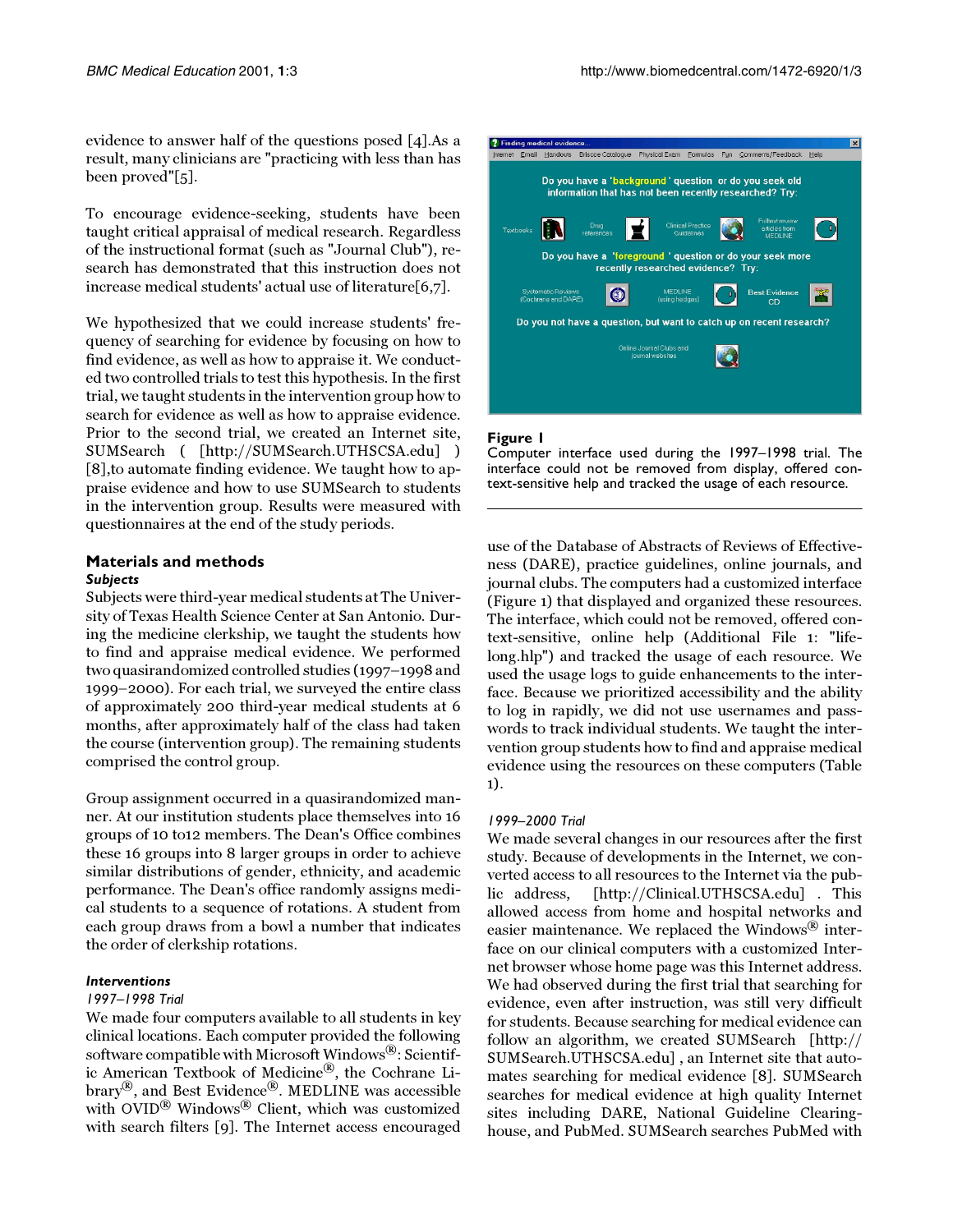| Session        | Length        | Content                                                                       | 1997-98  | 1999-2000 |
|----------------|---------------|-------------------------------------------------------------------------------|----------|-----------|
|                | <b>90 min</b> | Levels of evidence for journal articles.                                      | X        | X         |
|                |               | Role of systematic reviews and meta-analyses.                                 | X        | X         |
|                |               | Recognizing study type.                                                       | X        | X         |
|                |               | Markers of quality on Internet.                                               | X        | X         |
|                |               | Using scope of question (broad vs. specific) to select resource for search.   | X        | X         |
| $\mathbf{2}$   | $90$ min      | Understanding and using the MeSH vocabulary, including exploding terms.       | X        | X         |
|                |               | Textword searching and truncating words.                                      |          |           |
|                |               | MeSH terms vs. textwords.                                                     |          |           |
|                |               | Using limits (AIM, English, human)                                            |          |           |
|                |               | Using filters or hedges with $OVID^{\circledR}$ .                             |          | X         |
| 3              | $90$ min      | Using filters or hedges with $OVID^@$ .                                       | $\times$ |           |
|                |               | Using filters with PubMed.                                                    | X        |           |
|                |               | How to retrieve full-text review articles.                                    | X        |           |
|                |               | Search algorithm.                                                             |          | X         |
|                |               | How to formulate questions.                                                   |          | X         |
|                |               | How to format queries for electronic searching (using SUMSearch™ as example). |          | X         |
|                |               | DARE for systematic reviews.                                                  |          | X         |
|                |               | National Guidelines Clearinghouse.                                            |          | X         |
| $\overline{4}$ | <b>60 min</b> | DARE for systematic reviews.                                                  | X        |           |
|                |               | Specialty organization guidelines.                                            | X        |           |
|                |               | Scientific American Textbook of Medicine.                                     | X        |           |
|                |               | Online Journal Clubs (ACP Journal Club and Journal Watch) and Journal sites.  | X        |           |
|                |               | Review of searches performed by students for assigned talk.                   |          | X         |

#### **Table 1: Comparison of Content and Structure of Study Interventions.**

four different strategies. Three strategies are for finding [systematic reviews, practice guidelines, and traditional](http://SUMSearch.UTHSCSA.edu) review articles, and the fourth will find original research using validated search filters [\[8\]](#page-6-0). In addition, SUM-Search automatically reformats and re-executes the search for original research multiple times until the best possible results are found.

Based on feedback from students between studies during the 1998–1999 academic year, we also changed our educational intervention. We reduced instruction on each individual resource, but we increased instruction on SUMSearch (Table [1\)](#page-1-1).

At the same time as our second trial, the Department of Family Medicine was also teaching an evidence-based course in their clerkship. Thus, half of the students who had been on the Family Medicine rotation during the first half of the year received that intervention. The Family Medicine intervention consisted of three 90-minute sessions that taught how to frame clinical questions, search for evidence, and critically appraise evidence. A comparison of the two courses indicated that the Internal Medicine course focused on how to find evidence, while the Family Medicine course focused on how to appraise evidence.

## *Outcomes*

The principal outcomes were self-report of search frequency, satisfaction with results, and satisfaction with speed of searching. We queried these principal outcomes identically in both trials. We also asked in the second trial whether search frequency influenced patient care. In both trials, we assessed retention of content, although we do not report these results at this time.

For both trials, surveys were administered at 6 months, after half of the students in the third-year class had taken the course. The median time between completion of the course and administration of the questionnaires was 3 months for students in the intervention groups.

### *Analyses*

Principal outcomes measuring search frequencies and influence from searching were dichotomized into at least once a week and less often or no answer. Outcomes measuring satisfaction were dichotomized into being satisfied with more than half of search and less often or no answer.

<span id="page-2-0"></span>[Questionnaires were analyzed by intervention and con](http://SUMSearch.UTHSCSA.edu)trol group. We tested significance with the two-tailed Chi-square test. In the second trial, we performed a Man-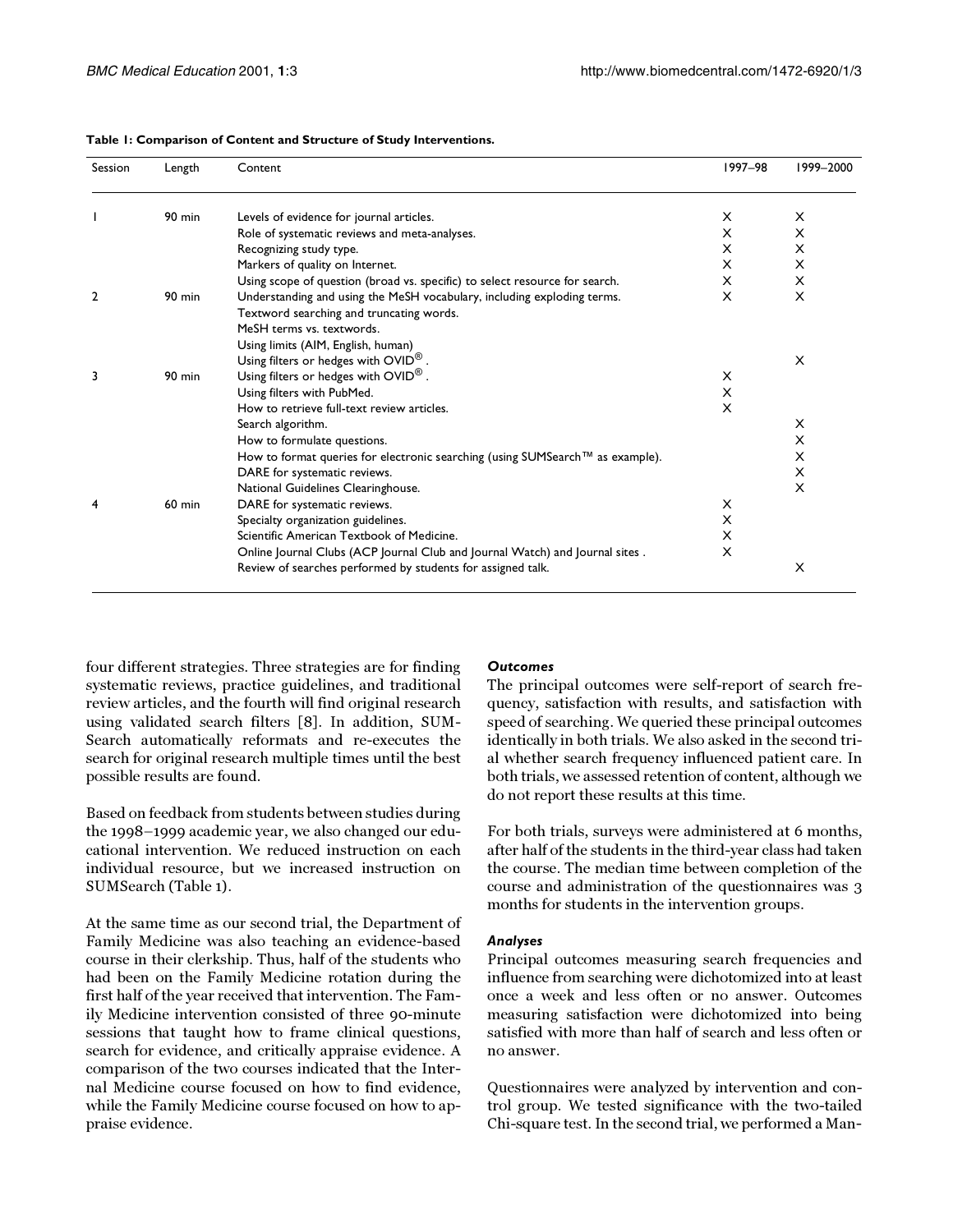|                     | <b>Frequency</b>        | <b>Satisfaction</b>   | <b>Speed</b>            | <b>Influenced</b>       |  |
|---------------------|-------------------------|-----------------------|-------------------------|-------------------------|--|
|                     | $%$ (Cl <sub>95</sub> ) | % $(Cl_{95})$         | $%$ (Cl <sub>95</sub> ) | $%$ (Cl <sub>95</sub> ) |  |
|                     | number                  | number                | number                  | number                  |  |
| 1997-1998 study     |                         |                       |                         |                         |  |
| Overall             | $18(12 - 24)$           | $30(23 - 37)$         | $19(13 - 25)$           | <b>NA</b>               |  |
| $n = 159$           | 30                      | 50                    | 31                      |                         |  |
| Intervention        | $20(10-31)$             | $32(20-43)$           | $24(13-25)$             | <b>NA</b>               |  |
| $N=63$              | 12                      | 20                    | 15                      |                         |  |
| Control             | $17(10-26)$             | $28(19 - 37)$         | $17(9 - 24)$            | <b>NA</b>               |  |
| $N=96$              | 15                      | 27                    | 16                      |                         |  |
| 1999-2000 study     |                         |                       |                         |                         |  |
| Overall             | $44^*(36 - 51)$         | $47^{\circ}(39 - 55)$ | $27(20-34)$             | $15(10-21)$             |  |
| $n=157$             | 66                      | 74                    | 42                      | 24                      |  |
| <b>Intervention</b> | $38(28 - 48)$           | $40(30 - 50)$         | $22(14-31)$             | $14(8-22)$              |  |
| $n = 84$            | 34                      | 36                    | 20                      | $\overline{13}$         |  |
| Control             | $48(35 - 59)$           | $57(44 - 68)$         | $33(22 - 44)$           | $16(8-26)$              |  |
| $n = 67$            | 32                      | 38                    | 22                      | $\mathbf{H}$            |  |

#### **Table 2: Self-report of searching behavior**

 $\rm^*$ Comparing the two studies, frequency and satisfaction with searching significantly (p<0.05) increased. No comparisons within the two studies were significant.

tel-Haenszel analysis to quantify the independent contributions of the Internal Medicine and Family Medicine courses on the outcomes[\[10](#page-6-2)].

#### **Results**

## *1997–1998 study*

Of 207 third-year medical students in the first trial, 167 (81%) students completed the year-end questionnaire: 63 (62%) of 102 students who had attended the course and 87 (83%) of 105 who had not. We excluded 17 incomplete questionnaires.

Table [2](#page-2-0) summarizes their self-reported behaviors. The intervention and control groups did not differ significantly in self-report of frequency of literature searches (20% and 17%, respectively), satisfaction with quality of results (32% and 28%, respectively), and satisfaction with speed of searching (24% and 17%, respectively).

#### *B. 1999–2000 study*

Of 205 third-year medical students in the second trial, 157 (77%) students completed the questionnaire, of which 90 (87%) of 104 students had completed their medicine clerkship and 67 (66%) of 101 students had not. Of the students with missing results, 24 were on one rotation that we could not access during the survey period. These 24 students had been randomly assigned to a sequence of rotations that placed both their Internal Medicine and Family Medicine rotations in the latter part of

the year, and thus the control group contains more missing data.

Similar to the results of the first study, there were no significant differences in self-reported habits between the two groups. We detected an insignificant trend for control group students to search more and be more satisfied with quality and speed of their searches.

Lastly, we stratified the analysis by whether students had received both courses, one course, or no course. No combined impact was detected on frequency of searching or satisfaction with searching. The only significant finding was self-report of being influenced by a literature search. Mantel-Haenszel analysis confirmed that this effect was attributable to the Family Medicine course, even though the Family Medicine course was not associated with increased search frequency.

#### *Comparing the two studies*

Among all students, the self-report of frequent searching and satisfaction with results significantly increased from the 1997–1998 to the 1999–2000 study (Table [2\)](#page-2-0). Searching once a week or more increased from 18% of all students in the first study to 44% of all students in the second study. Students were more satisfied with their results (47%) than with speed (27%) of their searches. Satisfaction with speed of searches did not increase.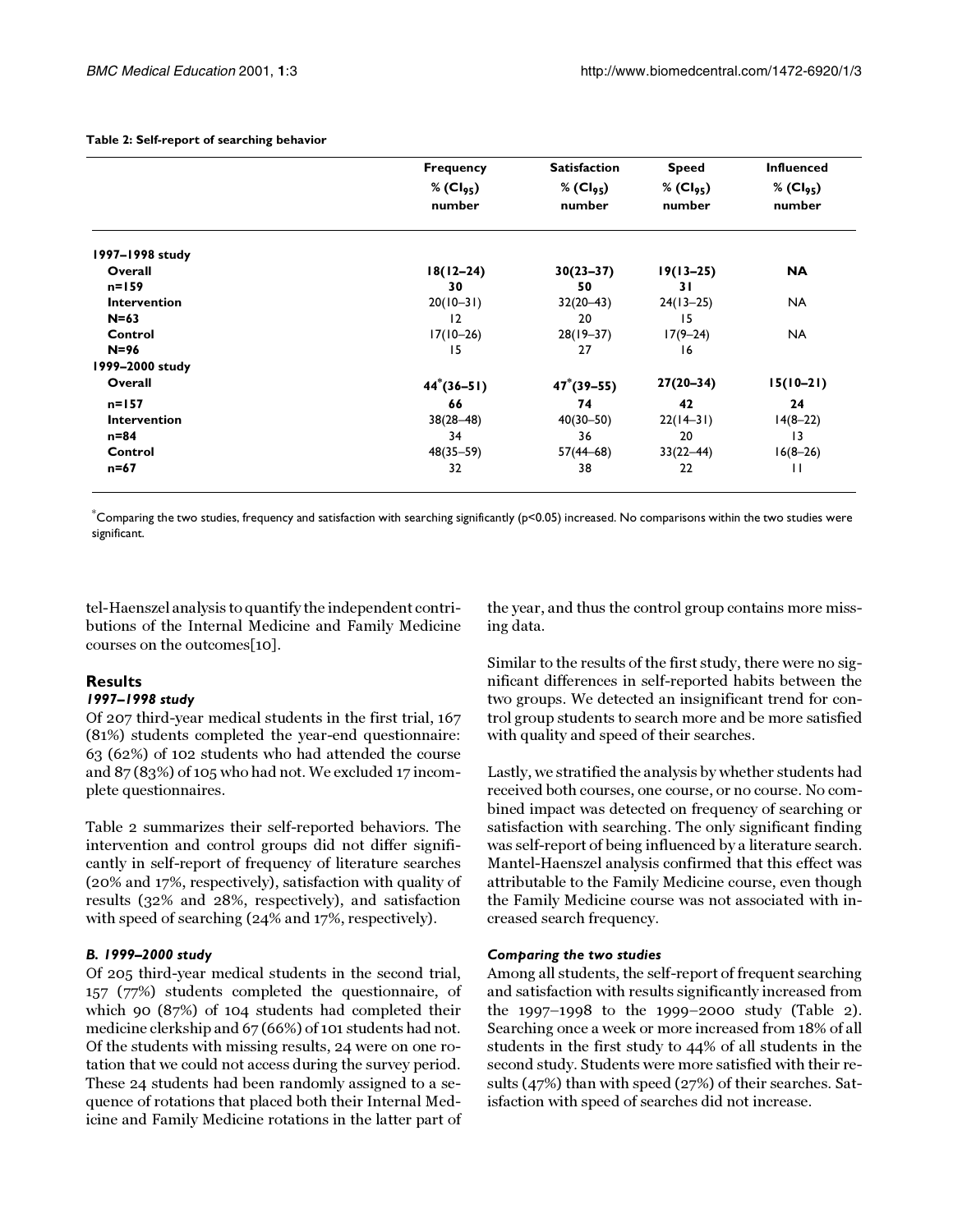#### *Power analysis*

In the 1997–1998 study, the intervention group was smaller (60 students). In the 1999–2000 study, the control group was smaller (67 students). Both studies had approximately an 80% chance of detecting a 20% absolute difference between the intervention and control groups[\[11\]](#page-6-3).

There were 60 non-responders in the 1997–1998 study. Among these students, if all 42 students in the intervention groups and none of the 18 control group students had actually become frequent searchers, the prevalence of frequent searchers would have been 53% and 14%, respectively. This result and a similar reanalysis of the 1999–2000 would have been statistically significant.

#### **Discussion**

Neither of the two Internal Medicine courses nor the 1999–2000 Internal Medicine course in conjunction with the Family Medicine course increased the self-report of search frequency. Despite teaching both searching for and appraising evidence, our results are consistent with the negative impact of "journal clubs"[\[6](#page-5-5)[,7](#page-5-6)]. Possibly, students lack time to search for evidence. In both study years, students were less satisfied with the speed of their searches than the results of their searches.

Although all students reported increased searching and satisfaction with in 1999–2000, our courses had no impact. In addition, it is doubtful that the SUMSearch (™) Internet site, which was taught only to the intervention students but available to all students, was responsible. Search frequency increased more in the control than the intervention groups (31% and 18%, respectively). Search frequency increased most in 1999–2000, when the control group again reported more frequent searching than the intervention group (48% and 38%, respectively). Although search frequency increased, the quality of students' medical searches was unclear. Other studies have reported the apparent satisfaction of novice searchers with searches of uncertain quality[[3](#page-5-2),[12](#page-6-4)]. Moreover, clinicians demonstrated satisfaction with their searches even though librarians, who later replicated the searches, found twice as many relevant studies and half as many irrelevant studies[[3](#page-5-2)].

Our power analysis reveals that we might have missed a positive result if all non-responders had answered in a way to favor an intervention effect. However, we believe that non-response more likely indicated reluctance to report infrequent literature searching. In the second study, logistical reasons prevented us from surveying all 24 students on one rotation in the control study. In the first study, all students were surveyed in one large room at the same time; however, fewer students in the intervention group completed their questionnaire. We believe that students who adopted our teachings and became frequent searchers after our course were unlikely to sit in the room and not complete the questionnaire. Therefore, we believe that having better response rates would not reveal a positive effect, but rather would make the results even more negative in the first study.

Published recommendations vary on how to best search for evidence in order to practice evidence-based medicine. First, some authors recommend using "Best Evidence" at the beginning of a search[\[13\]](#page-6-5). We taught the use of Best Evidence during the first trial (Table [1](#page-1-1)), but not during the second study since we had informally observed that Best Evidence less often provided answers. Second, others encourage searching of the Cochrane Library. We discontinued teaching this strategy before our studies, because the Cochrane Library addresses only selected therapeutic questions. Instead, we taught the use of the Internet site of the Database of Abstracts of Reviews of Effectiveness (DARE). DARE contains succinct summaries of Cochrane reviews and high quality systematic reviews from other sources that address diagnostic and therapeutic questions. We also recommended searching MEDLINE for additional systematic reviews and the National Guidelines Clearinghouse for selected practice guidelines based on systematic literature review (e.g., United States Preventive Services Task Force and Canadian Task Force for Preventive Health Care). Third, some experts advocate not searching MEDLINE due to the difficulties in searching it[[13](#page-6-5)]. Because very recently published original studies may not be included in systematic reviews or secondary publications, we taught, and automated with SUMSearch, the use of PubMed to search MEDLINE and PreMEDLINE for recent studies. Neither our intervention that taught and automated one strategy [[14](#page-6-6)] nor the intervention by Family Medicine, which recommended another strategy using Best Evidence and the Cochrane Library [\[13\]](#page-6-5), influenced search frequency or satisfaction.

We propose two explanations for why our interventions failed. First, students lacked sufficient time to seek evidence. Studies suggest that a wide gap exists between the 2 minutes clinicians typically allot to seeking evidence [[2](#page-5-1)] and the amount of time needed to search MEDLINE[[4](#page-5-3)[,12](#page-6-4)[,13\]](#page-6-5). Indeed, "some have likened MEDLINE searching to attempting to drink water from a fire hose"[\[15\]](#page-6-7). Although MEDLINE is certainly more difficult to search than other resources recommended for evidence-based medicine, the other resources, in aggregate, probably require excessive time to search if they are searched in sequence as recommended. Even though SUMSearch automated searching of MEDLINE and oth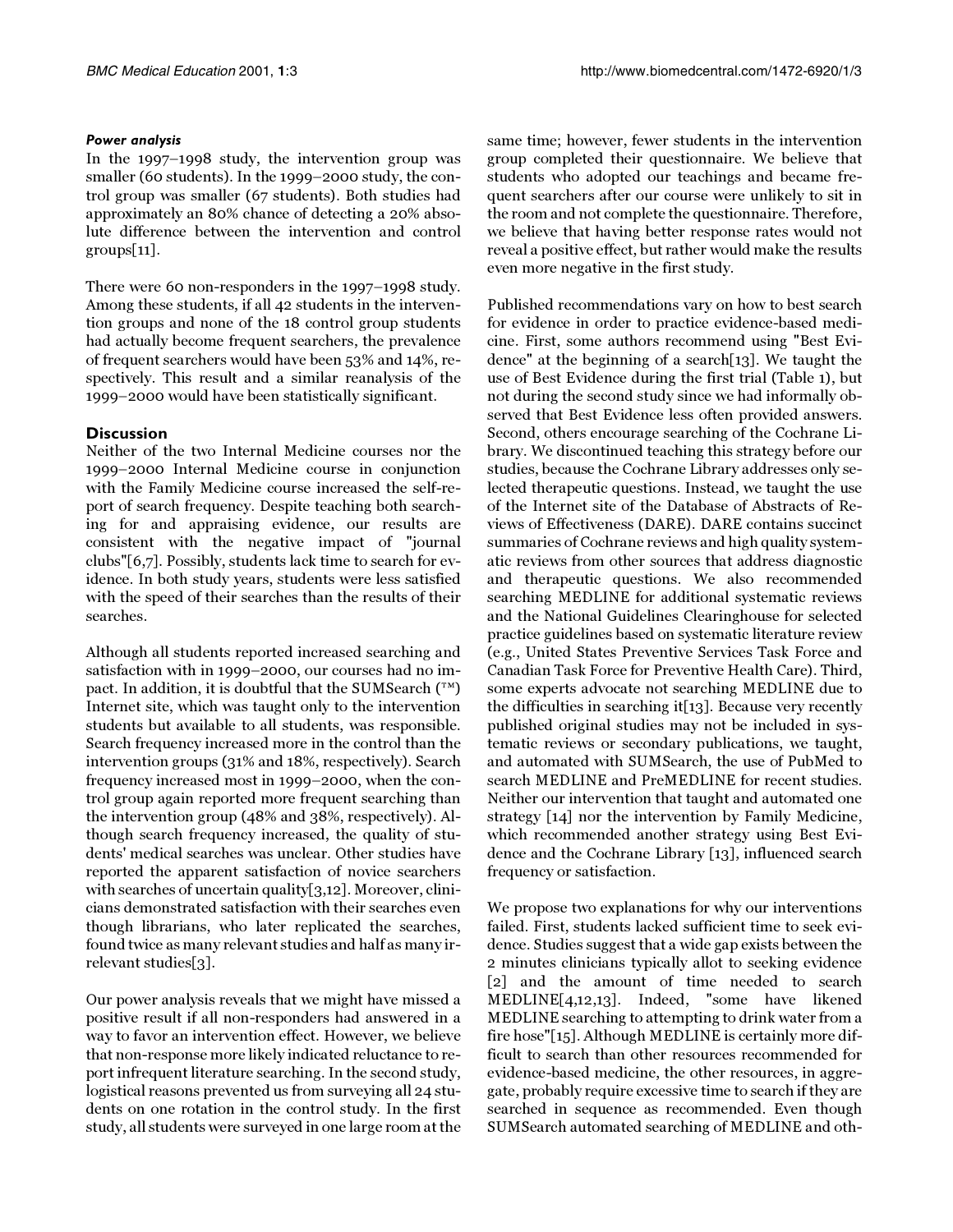er resources for evidence-based medicine, generally students were dissatisfied with the speed of searches (Table [2](#page-2-0)).

Second, our search strategy, like the other existing search strategies, requires clinicians to spend time comparing and contrasting individual documents. All strategies recommend starting a search by seeking individual documents, whether the document is a study, a secondary publication of a single study, or a systematic review. Although efficient when a recent, well-done systematic review captures all the relevant studies, this strategy is burdensome when the results of trials or systematic reviews are contradictory or when original studies have been published since the last systematic review. To be sure, a single study may not adequately address a clinical question[\[16](#page-6-8)[,17](#page-6-9)].

Admittedly, our course might have increased search frequency by students if the instruction had been integrated across all the clerkships and linked to students' clinical duties. However, even with course improvements, we might have achieved success in teaching a technique that is too cumbersome to use during clinical care. That is, the technique may require more time than students will have when they enter practice.

Further research and development of more efficient strategies for seeking medical evidence are needed. Haynes recently questioned, "Is it time to change how you seek best evidence" and proposed that we first seek evidence in resources such as UpToDate, Scientific American, or Clinical Evidence[\[18](#page-6-10)]. These "systematic textbooks" contain summaries of medical evidence, are reliably updated, and are well-referenced with links to the abstracts of references. Our negative study supports this idea, as it may reduce the need to search for and appraise individual studies and systematic reviews. Thus a proposed strategy is to search a systematic textbook first, and then use an automated meta-search engine to seek evidence published since the literature search of the systematic textbook. However, research is needed to assess the validity of the content of systematic textbooks. In addition, research is needed to quantify how up to date are these resources.

## **Conclusion**

Exposure to two courses within one academic year and the use of automated searching did not increase students' self-report of frequency of seeking medical evidence. While we recognize the importance of students' understanding how medical evidence is found and appraised, we are concerned that students lack the time to search for original research and will have even less time when they enter medical practice. We encourage innovations in evidence-based medicine that will reduce the time needed to search for medical evidence.

The two trials in this report were separately reported at the American Association of Medical Colleges Group on Educational Affairs/Society of Directors of Research in Medical Education, San Antonio, Texas, 1/31/2000; and Clerkship Directors in Internal Medicine, Annual Meeting, Denver, Colorado, 9/98.

## **Competing Interests**

Dr. Badgett is the creator and maintainer of SUMSearch.

Dr. Badgett is compensated by UpToDate to coordinate peer review of UpToDate.

## **Additional material**

## **File 1**

Help file *1. lifelong.hlp (855 KB) This file provides the online help and contains the course content for the 1997–1998 study. This file can be opened to its table of contents. In addition, the user interface in Figure 1 opens the help file in the content appropriate to the student's location in the interface. This is a Windows help file and can be viewed on any computer with a 32-bit Windows operating system (Windows 95 or more recent).*  [lifelong.hlp](http://www.biomedcentral.com/content/supplementary/1472-6920-1-3-S1.hlp) [\[http://www.biomedcentral.com/content/supplementary/1472-](http://www.biomedcentral.com/content/supplementary/1472-6920-1-3-S1.hlp) 6920-1-3-S1.hlp] [lifelong-BMC.rtf](http://www.biomedcentral.com/content/supplementary/1472-6920-1-3-S2.rtf) [\[http://www.biomedcentral.com/content/supplementary/1472-](http://www.biomedcentral.com/content/supplementary/1472-6920-1-3-S2.rtf) 6920-1-3-S2.rtf]

### **Acknowledgments**

We acknowledge the assistance of the clerkship directors of The University of Texas Health Science Center at San Antonio and the support of the Briscoe Medical Library.

### **References**

- <span id="page-5-0"></span>1. [Hersh W, Hickam D:](http://www.ncbi.nlm.nih.gov/entrez/query.fcgi?cmd=Retrieve&db=PubMed&dopt=Abstract&list_uids=7841907) **The use of a multi-application computer workstation in a clinical setting.** *Bull Med Libr Assoc* 1994, **82**:382- 389
- <span id="page-5-1"></span>2. [Ely JW, Osheroff JA, Ebell MH, Bergus GR, Levy BT, Chambliss ML,](http://www.ncbi.nlm.nih.gov/entrez/query.fcgi?cmd=Retrieve&db=PubMed&dopt=Abstract&list_uids=10435959) [Evans ER:](http://www.ncbi.nlm.nih.gov/entrez/query.fcgi?cmd=Retrieve&db=PubMed&dopt=Abstract&list_uids=10435959) **Analysis of questions asked by family doctors regarding patient care.** *BMJ* 1999, **319**:358-361
- <span id="page-5-2"></span>3. [Haynes RB, McKibbon KA, Walker CJ, Ryan N, Fitzgerald D, Ramsden](http://www.ncbi.nlm.nih.gov/entrez/query.fcgi?cmd=Retrieve&db=PubMed&dopt=Abstract&list_uids=2403476) [MF:](http://www.ncbi.nlm.nih.gov/entrez/query.fcgi?cmd=Retrieve&db=PubMed&dopt=Abstract&list_uids=2403476) **Online access to MEDLINE in clinical settings. A study of use and usefulness.** *Ann Intern Med* 1990, **112**:78-84
- <span id="page-5-3"></span>4. [Gorman PN, Ash J, Wykoff L:](http://www.ncbi.nlm.nih.gov/entrez/query.fcgi?cmd=Retrieve&db=PubMed&dopt=Abstract&list_uids=7772099) **Can primary care physicians' questions be answered using the medical journal literature?** *Bull Med Libr Assoc* 1994, **82**:140-146
- <span id="page-5-4"></span>5. [Mulrow CD:](http://www.ncbi.nlm.nih.gov/entrez/query.fcgi?cmd=Retrieve&db=PubMed&dopt=Abstract&list_uids=8086953) **Rationale for systematic reviews.** *BMJ* 1994, **309**:597-599
- <span id="page-5-5"></span>6. [Audet N, Gagnon R, Ladouceur R, Marcil M:](http://www.ncbi.nlm.nih.gov/entrez/query.fcgi?cmd=Retrieve&db=PubMed&dopt=Abstract&list_uids=8448709) **[How effective is the teaching of critical analysis of scientific publications? Review of studies and their methodological quality].** *CMAJ* 1993, **148**:945-952
- <span id="page-5-6"></span>7. [Landry FJ, Pangaro L, Kroenke K, Lucey C, Herbers J:](http://www.ncbi.nlm.nih.gov/entrez/query.fcgi?cmd=Retrieve&db=PubMed&dopt=Abstract&list_uids=7965237) **A controlled trial of a seminar to improve medical student attitudes to-**